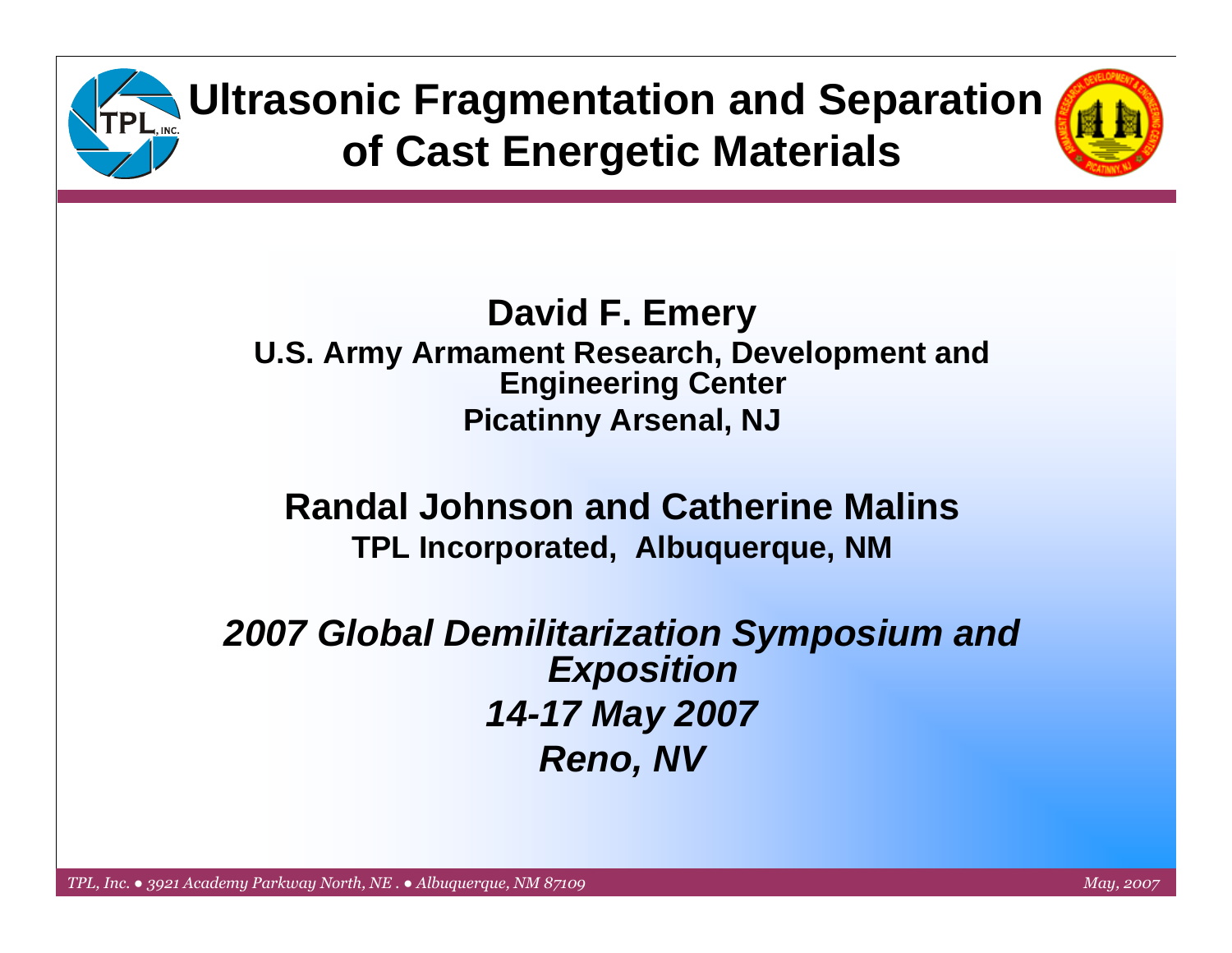



•**Demonstrate that directed ultrasonic energy can safely fragment and remove explosives from metal container in an acceptable time frame**

•**Develop and demonstrate technology for cast-loaded explosives (e.g. TNT, Composition B) in medium and large caliber ammunition**

**Apply directed ultrasonic energy to composite type explosives for a novel recovery method**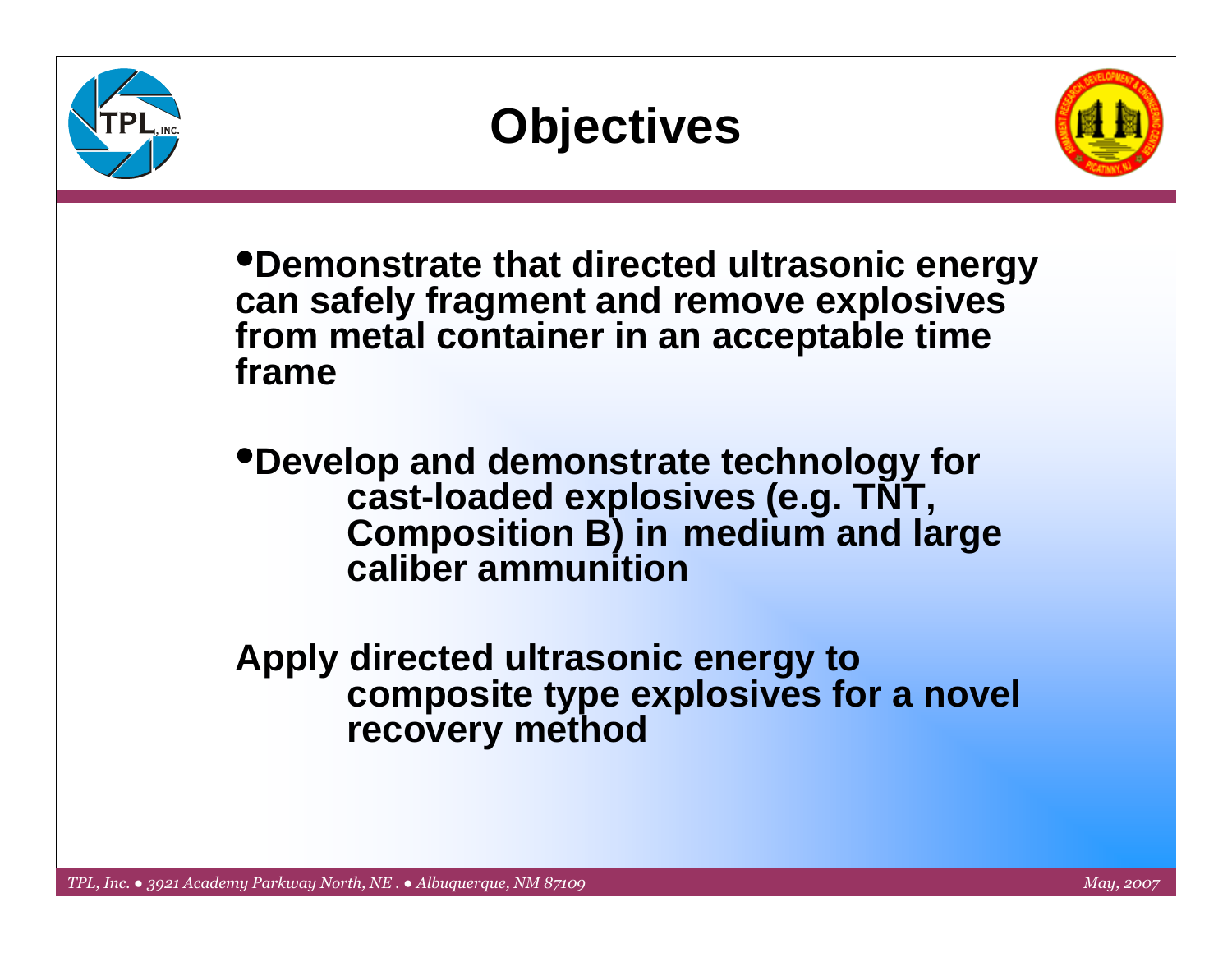





• **Design, build, and operate a pilotscale process for the recovery of energetic materials from obsolete or unserviceable munitions**

• **Develop a conceptional design for large-scale prototype facility**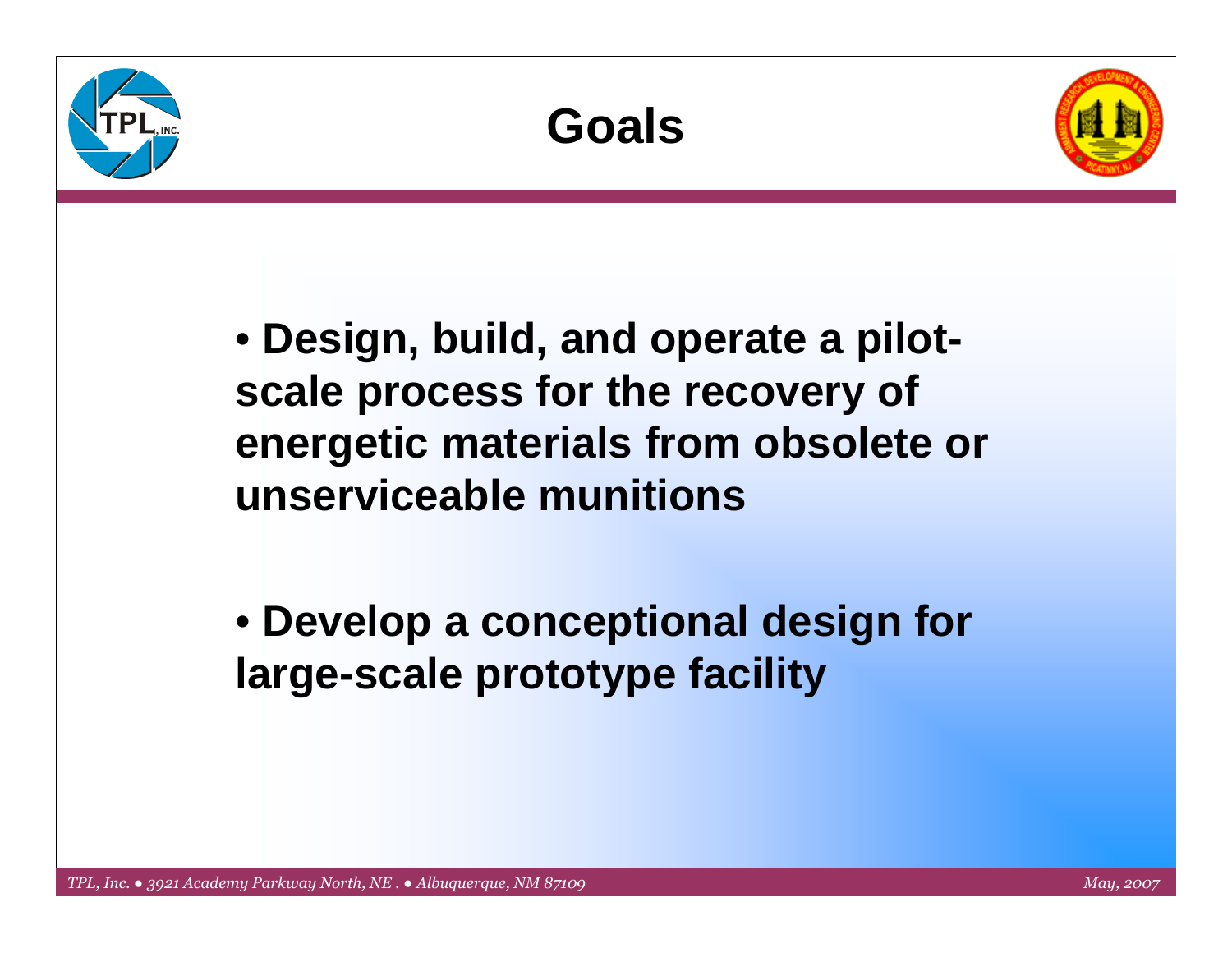



•**Eliminates OB/OD and implements resource recovery and reuse (R3), a strategic goal of PM Demil**

•**For cast loaded munitions provides advantages over autoclaving**

- –**Faster**
- –**No pink water generation**
- –**Cleaner metal parts**
- –**Anticipated lower costs**

•**Sonication is also applicable to high melting point and polymerbonded materials for which other demil methods are not suitable**

•**May also be suitable for removal of cast-cured, thermoset IM fills**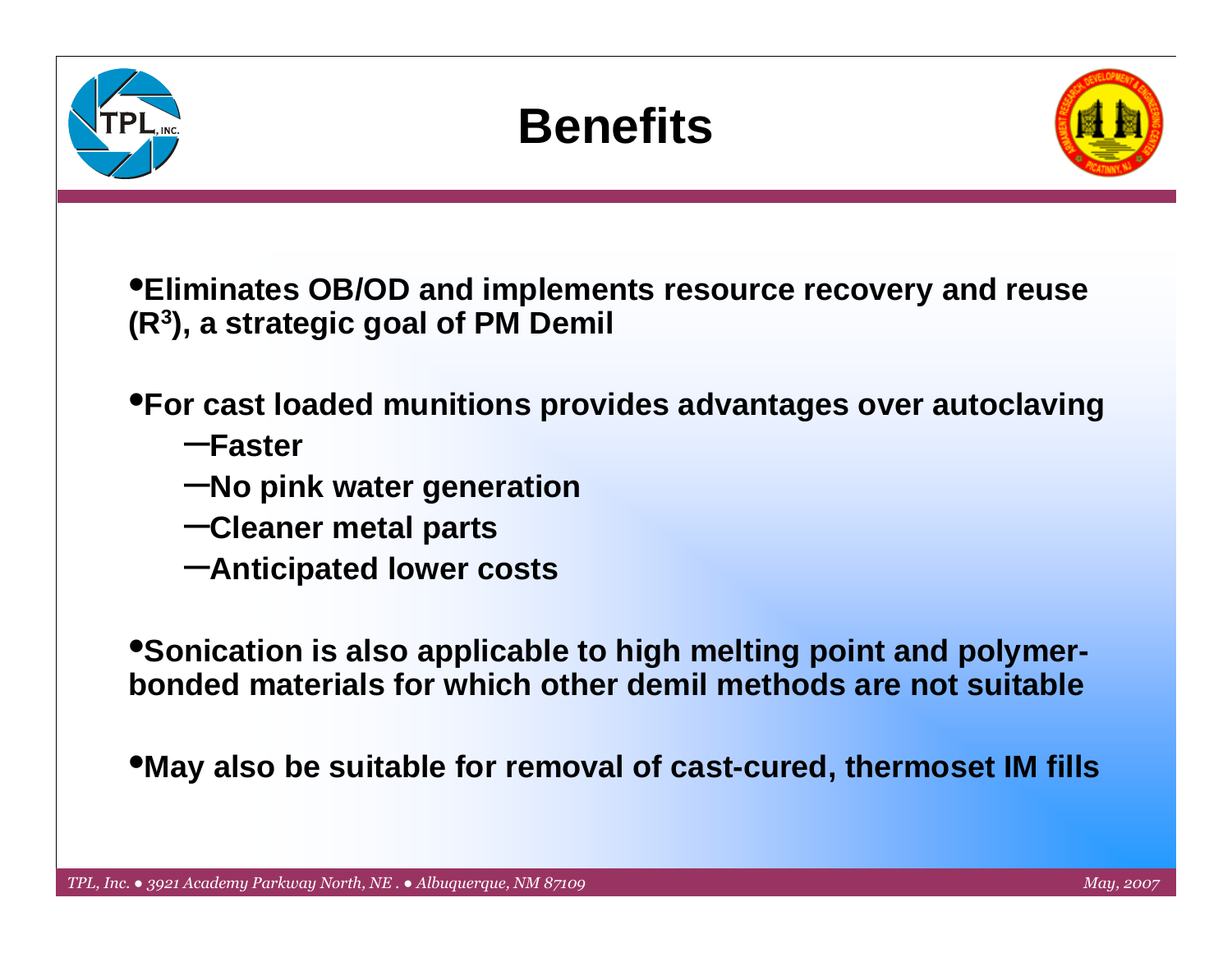



**In 1995, ARDEC issued a Broad Agency Announcement requesting new ways of removing cast loaded explosives** 

- **Fluorochem, Inc, Asuza, CA proposed use of ultrasonic energy for removal**
- **Contract awarded to Fluorochemunder the Army Conventional Ammo Demil Program**
- **Investigated ultrasonic technology, conducted inert ultrasonic removal tests and evaluated various sonication fluids**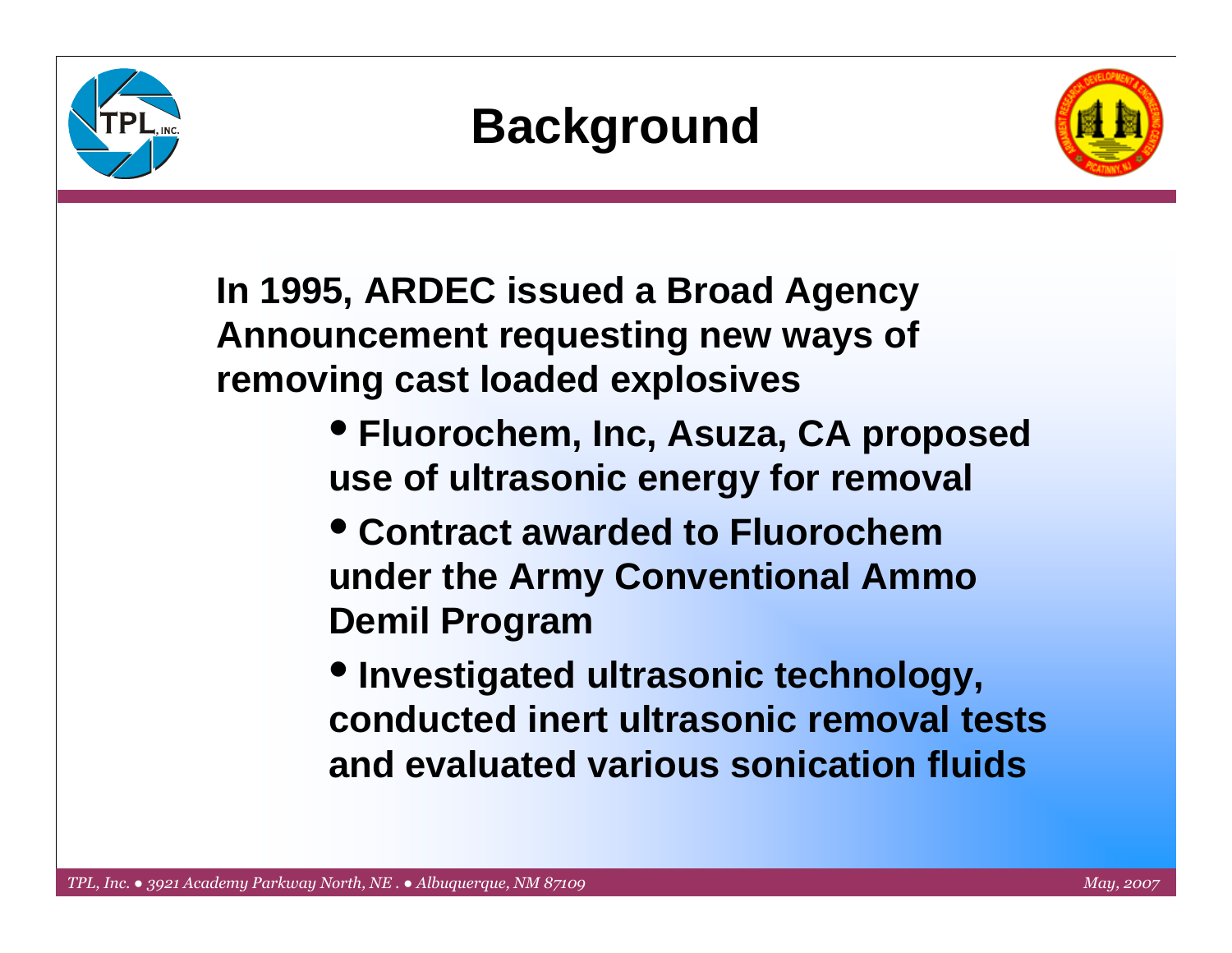



**Under an Army SBIR, initiated in 2002, TPL developed a bench-scale process to remove TNT and Comp B from mortar rounds (81-mm)**

- $\bullet$ **Use of ultrasonic energy and alcohol**
- **TNT recovered as granular material, Type III and Comp B recovered as granular material, Type II**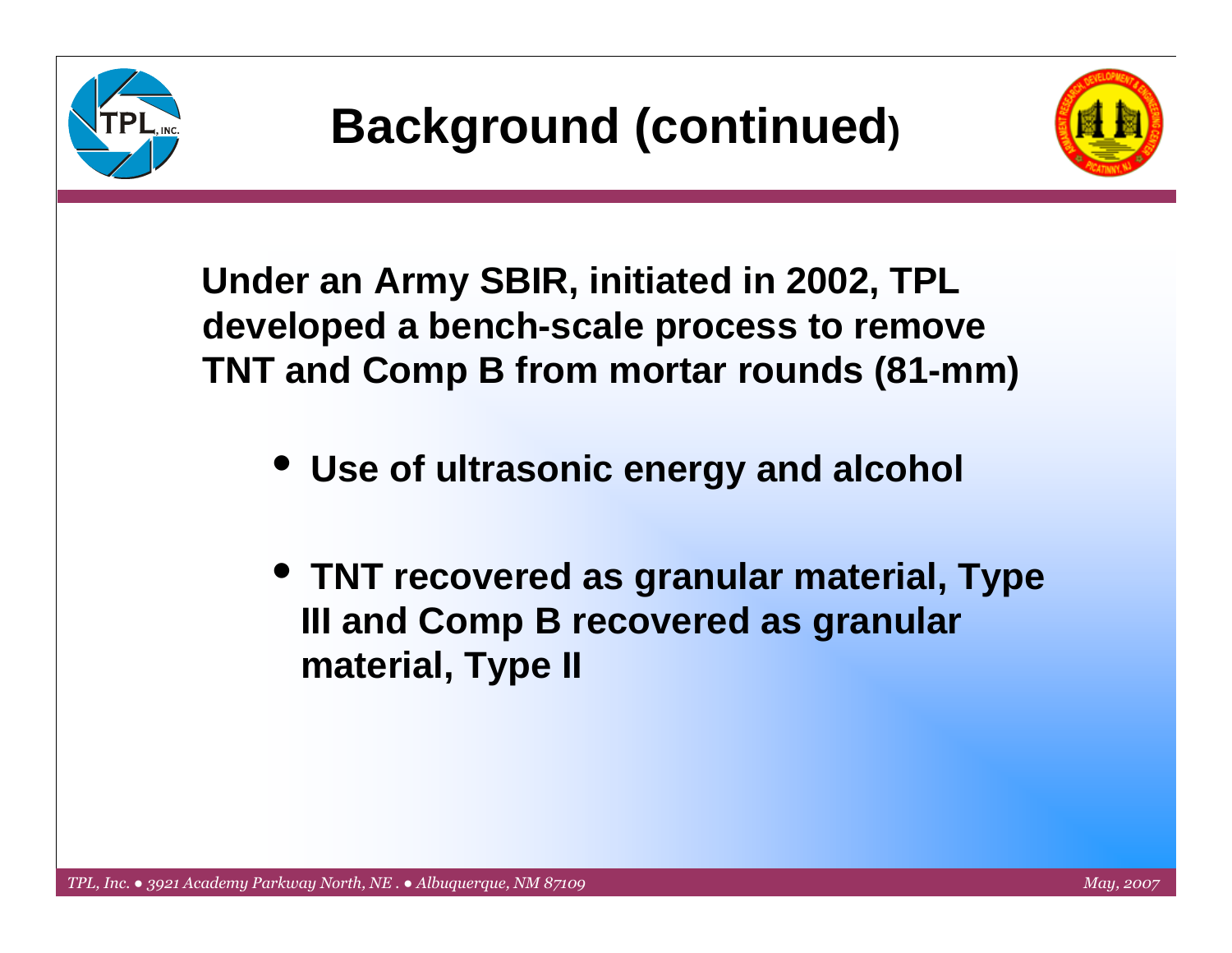





**An unexpected outcome of sonication of Comp B was the ability to separate the material into the constituents of TNT and RDX by selecting the appropriate solvent and filtering conditions** 

•**Separation was also demonstrated using Octol, which was separated into TNT and HMX** 

•**Separation was investigated further under a new SBIR project**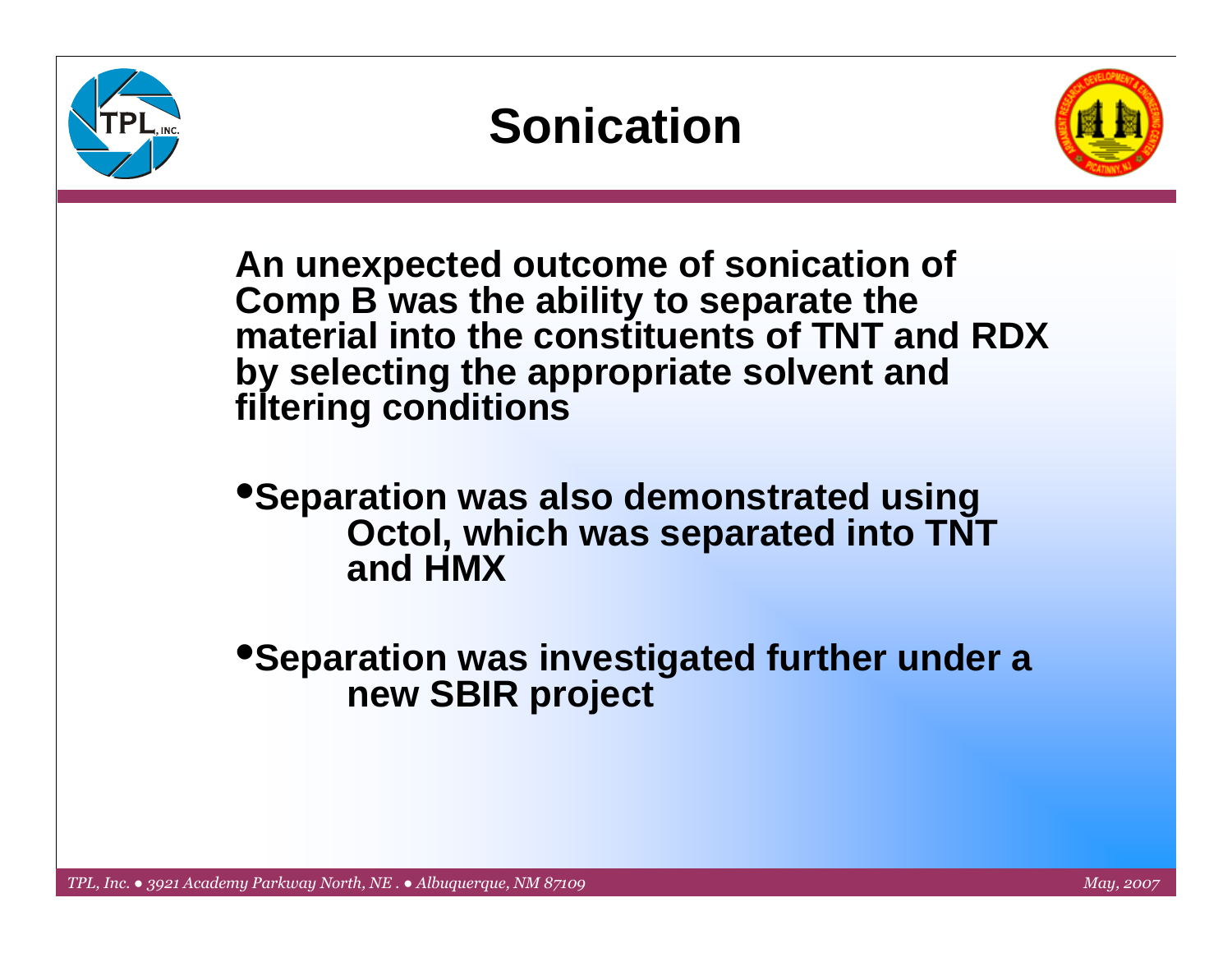

## **Concept Block Diagram**



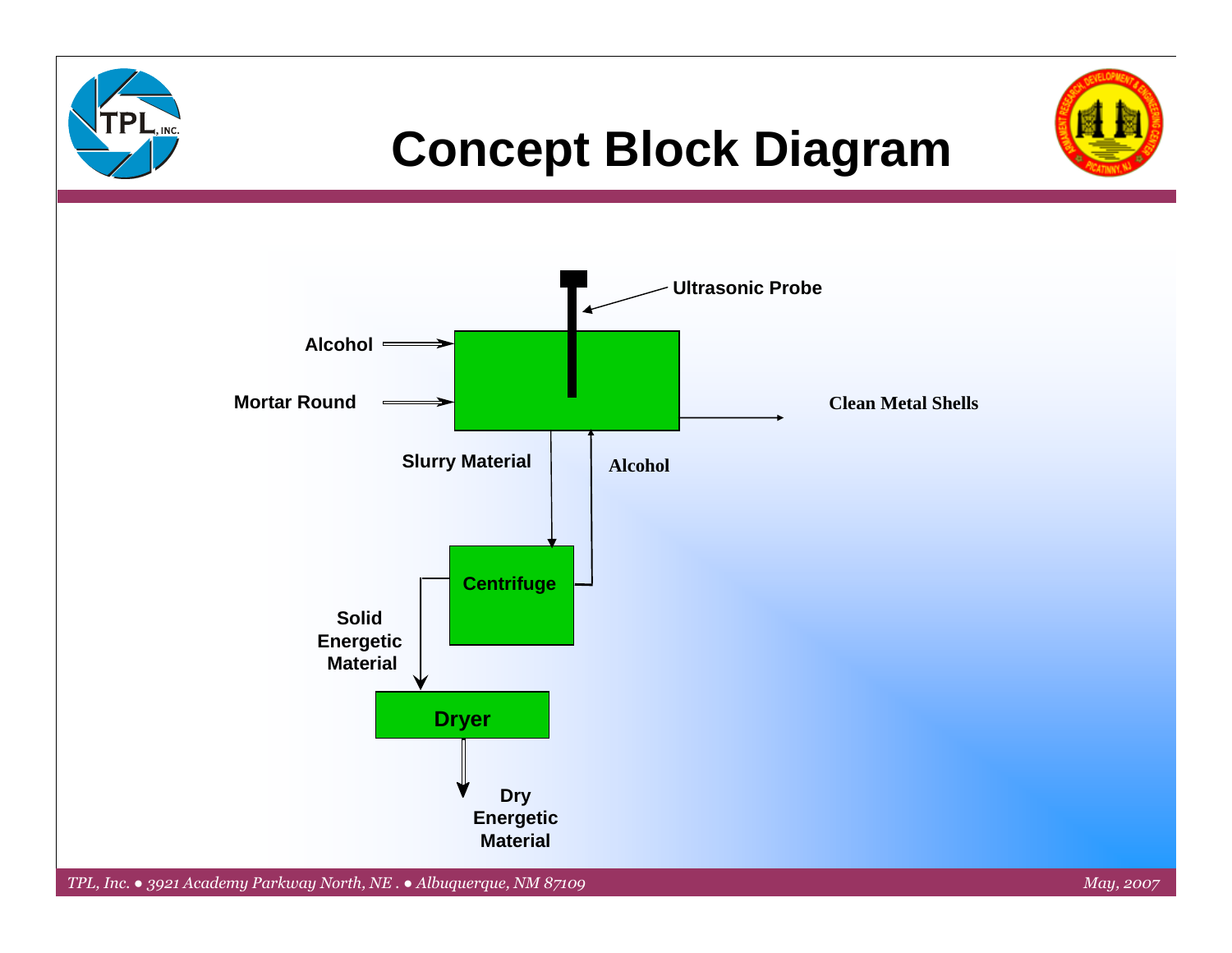



#### •**Use the same sonication tank and basic equipment for TNT, Comp B, and polymer-bonded explosives**

•**Sonication tank is designed to switch between 81mm mortars, 60mm mortars, and 120mm projectiles. Future modifications will allow flexibility in handling other types of munitions**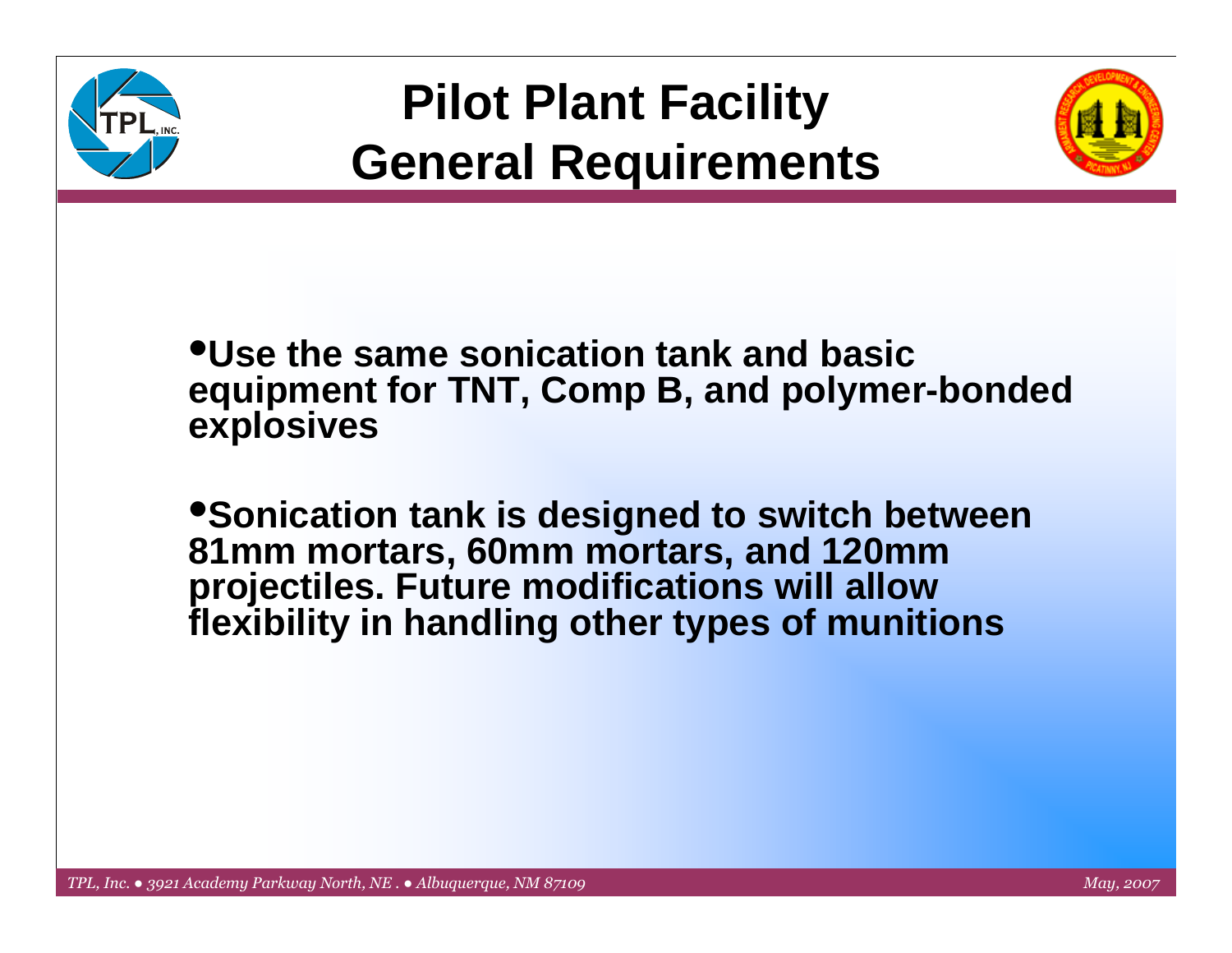

# **Key Pilot Process Features**



•**Manual loading of sonication tank**

- •**High power sonication using 6 sonic probes**
- •**Custom designed sonic horn design**
- •**Alcohol as sonication fluid**

•**Sonication in batch mode**

•**After fragmentation and removal from shell, use centrifugation or other methods to separate energetic material from alcohol**

•**Recycle the alcohol to reduce waste stream**

•**Dry and package the recovered energetic material**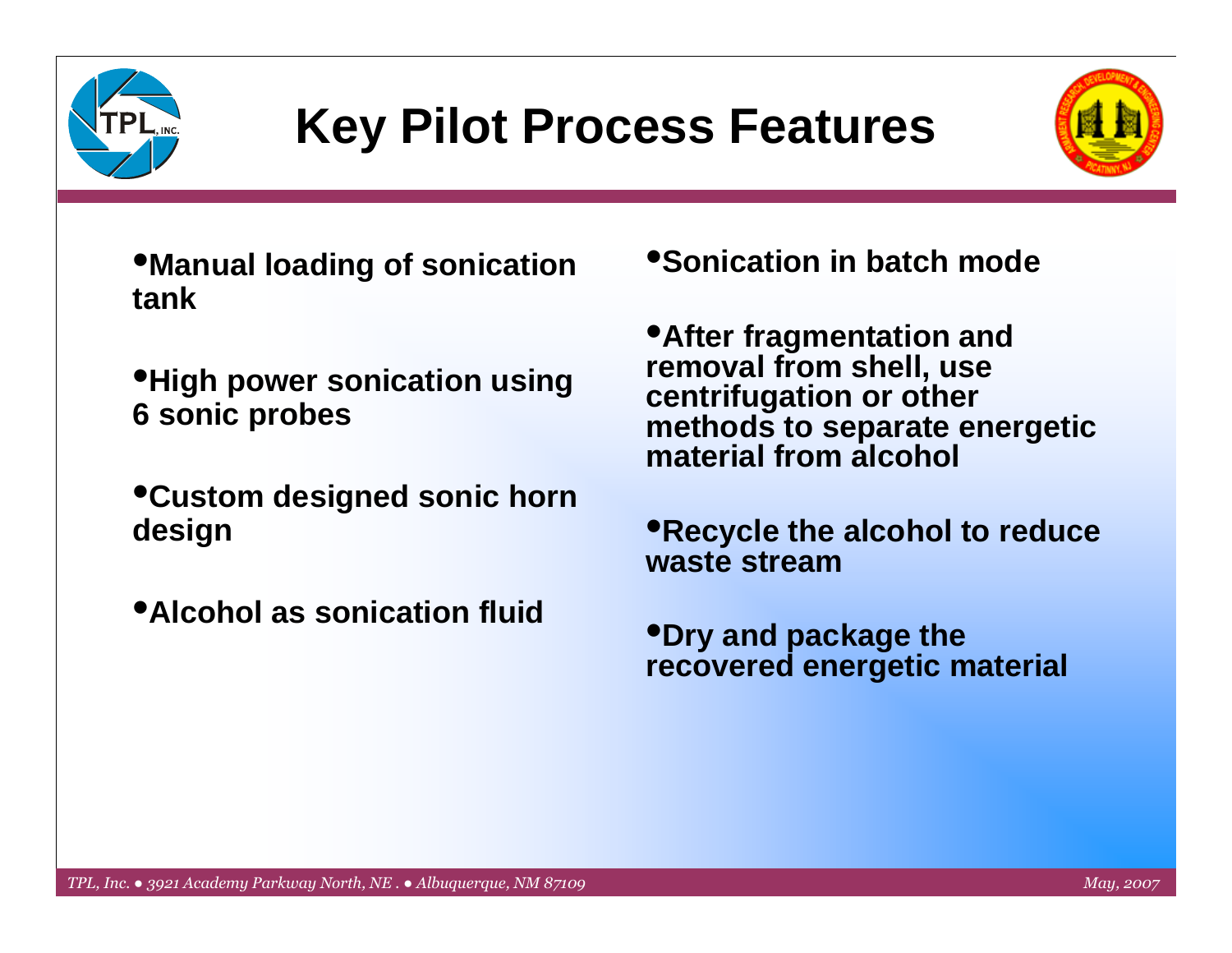

# **Sonication Equipment**



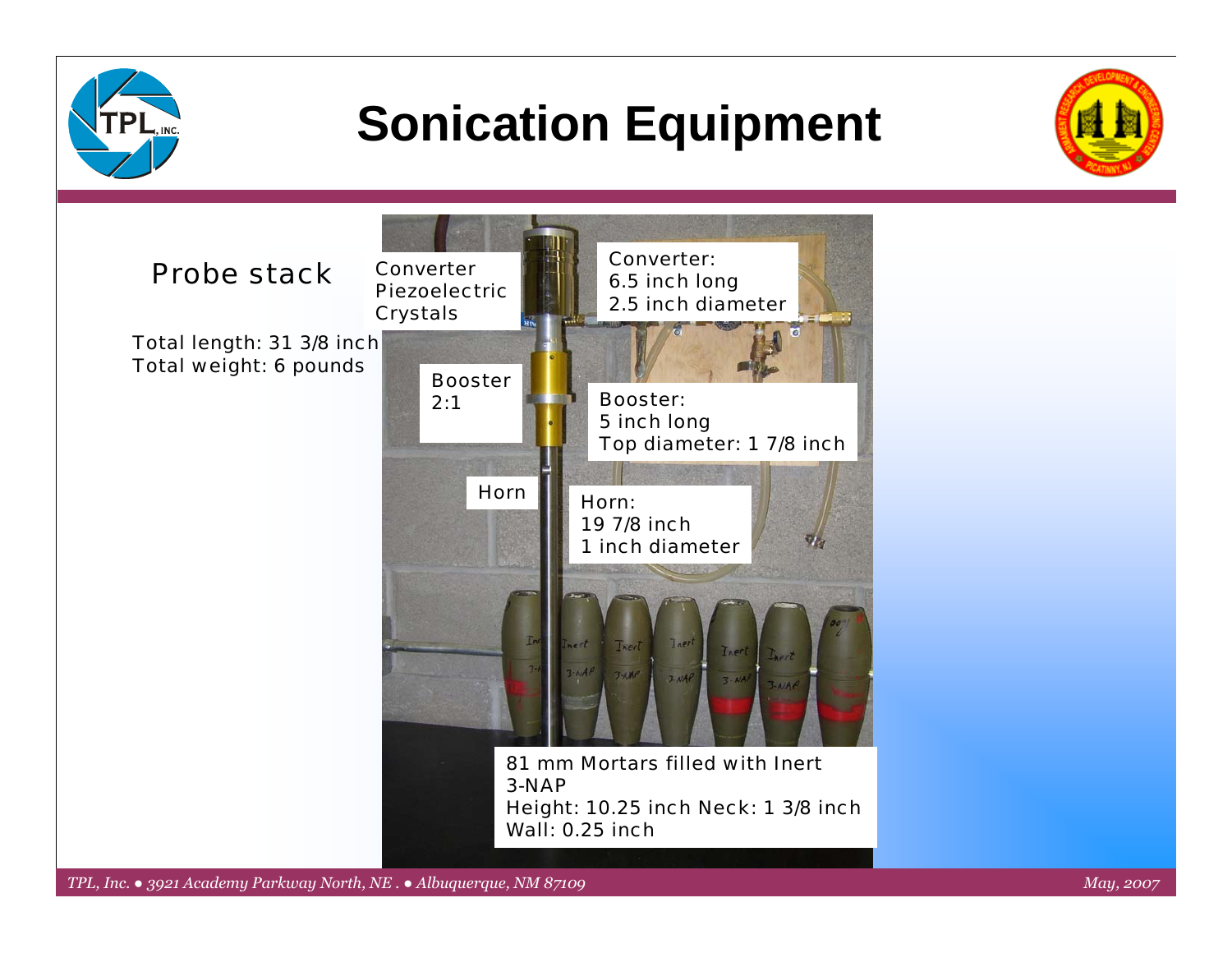

# **Sonication Equipment**





**Sonication tank positioned above centrifuge.**



**Shells positioned in tank.**



**Lift plate holds 6 sonic probe converters.**



**Vacuum cone dryer in bay 6B**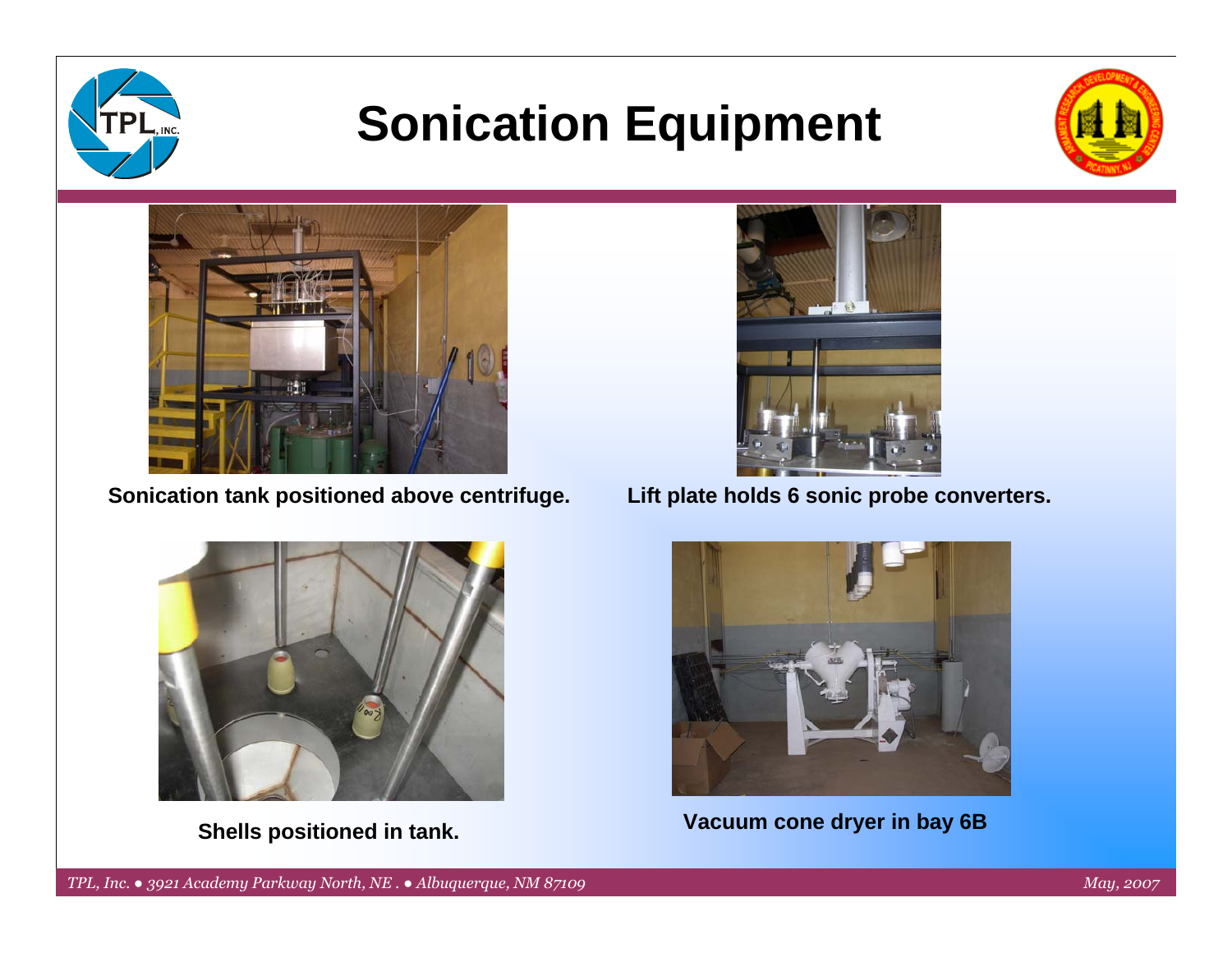

# **Sonication Equipment**





**Probes in alcohol filled sonication tank.**



**Probes sonicating inert material in shells. 81mm mortar shell inert loaded.** 



#### **Sonication tank with removed inert material .**

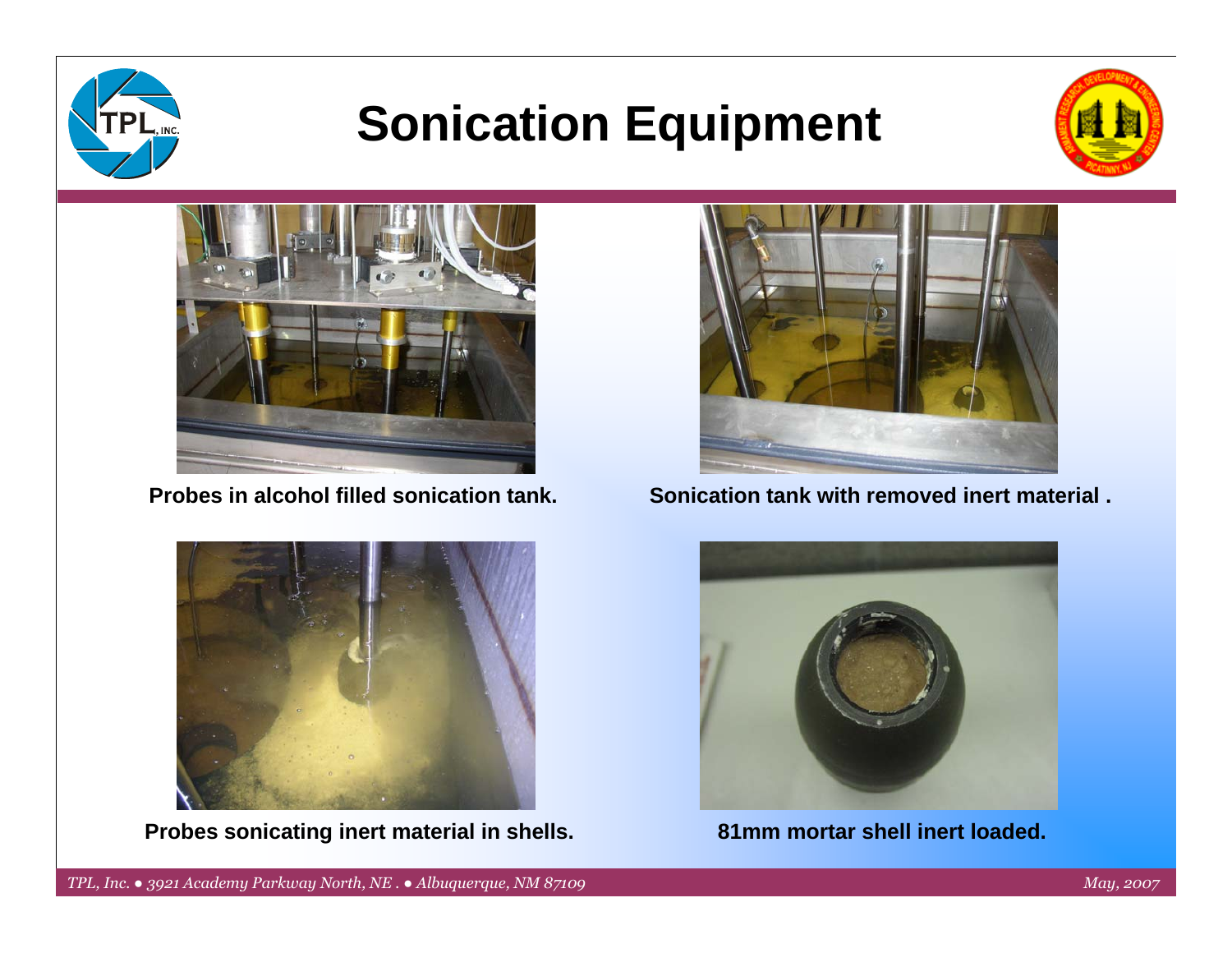

## **Sonication Results**





**81mm shell with inert material removed.**



**Shell after two 30 second cycles of cleaning. All inert material was removed.**



#### **Shells after one 30 second cycle of cleaning.**



**Close-up of cleaned shell.**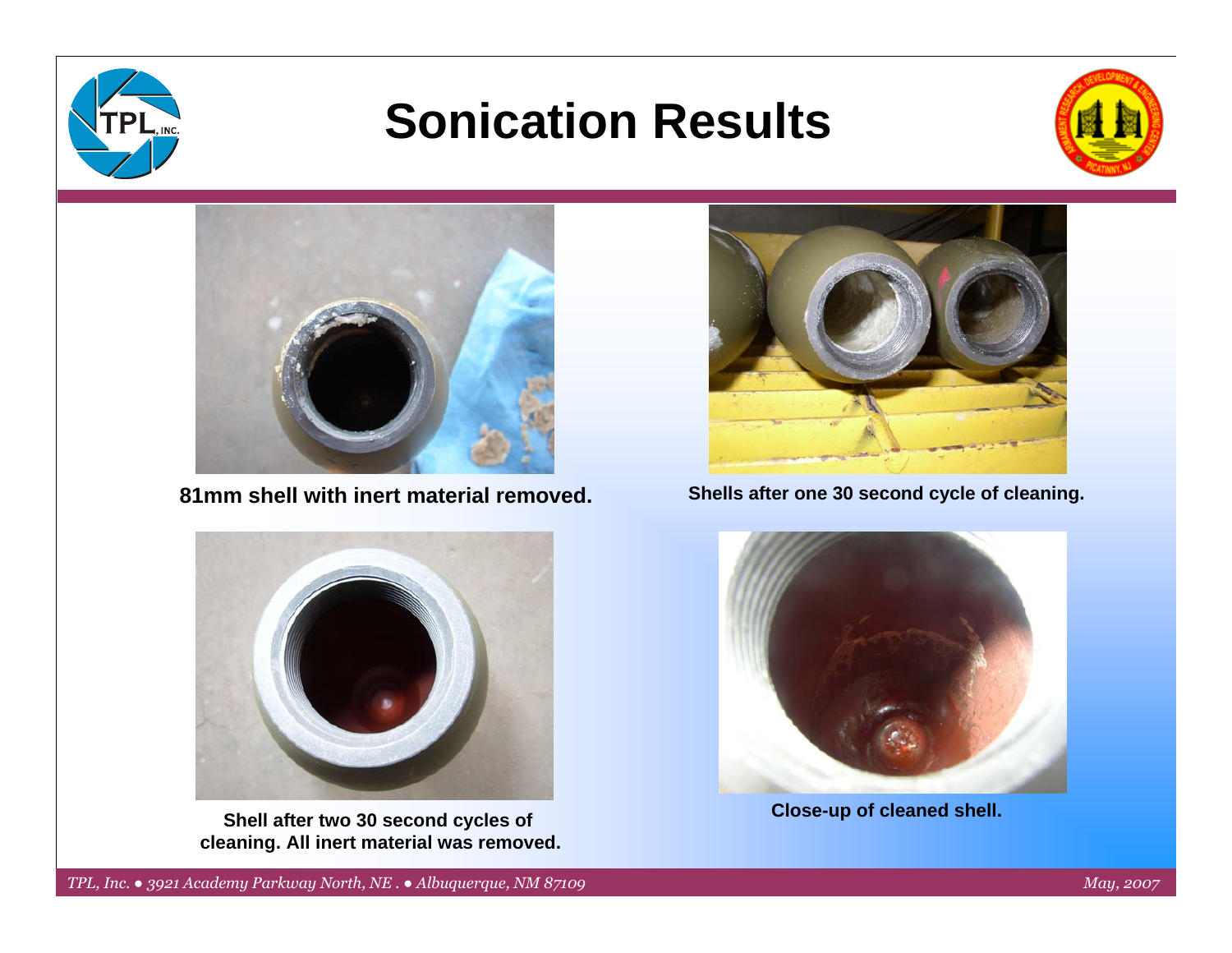



•**Rate of material removal for autoclave method for 81-mm mortar round:**

| <b>OTNT:</b>   | 31 minutes |
|----------------|------------|
| <b>Comp B:</b> | 51 minutes |

•**Rate of material removal for sonication method for 81-mm mortar round:**

•**TNT: 20 minutes(35% improvement)** •**Comp B: 23 minutes(55% improvement)**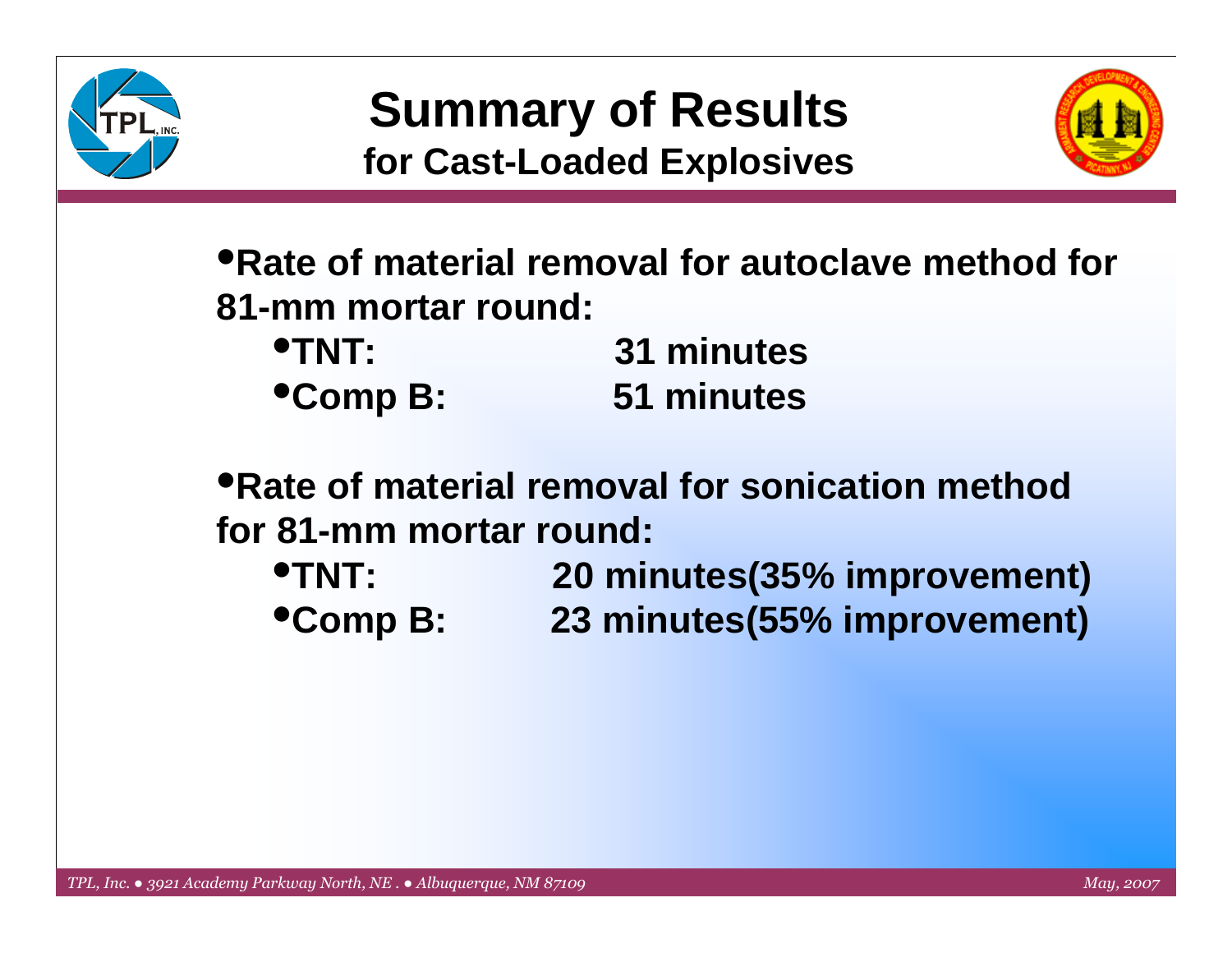

### **Ultrasonication Status Cast-Explosive Removal Program**



 **Pilot plant equipment was installed and tested using inert loaded rounds**

- • **A small number of TNT and Comp B loaded rounds were sonicated successfully, but problems precluded operation in the 6-shell at once mode. Solutions were identified but SBIR funding ran out.**
- • **Completed a conceptual design for large-scale prototype plant**
- • **TPL has vacated Ft. Wingate and moved all equipment into storage. A site for follow-on work is being sought**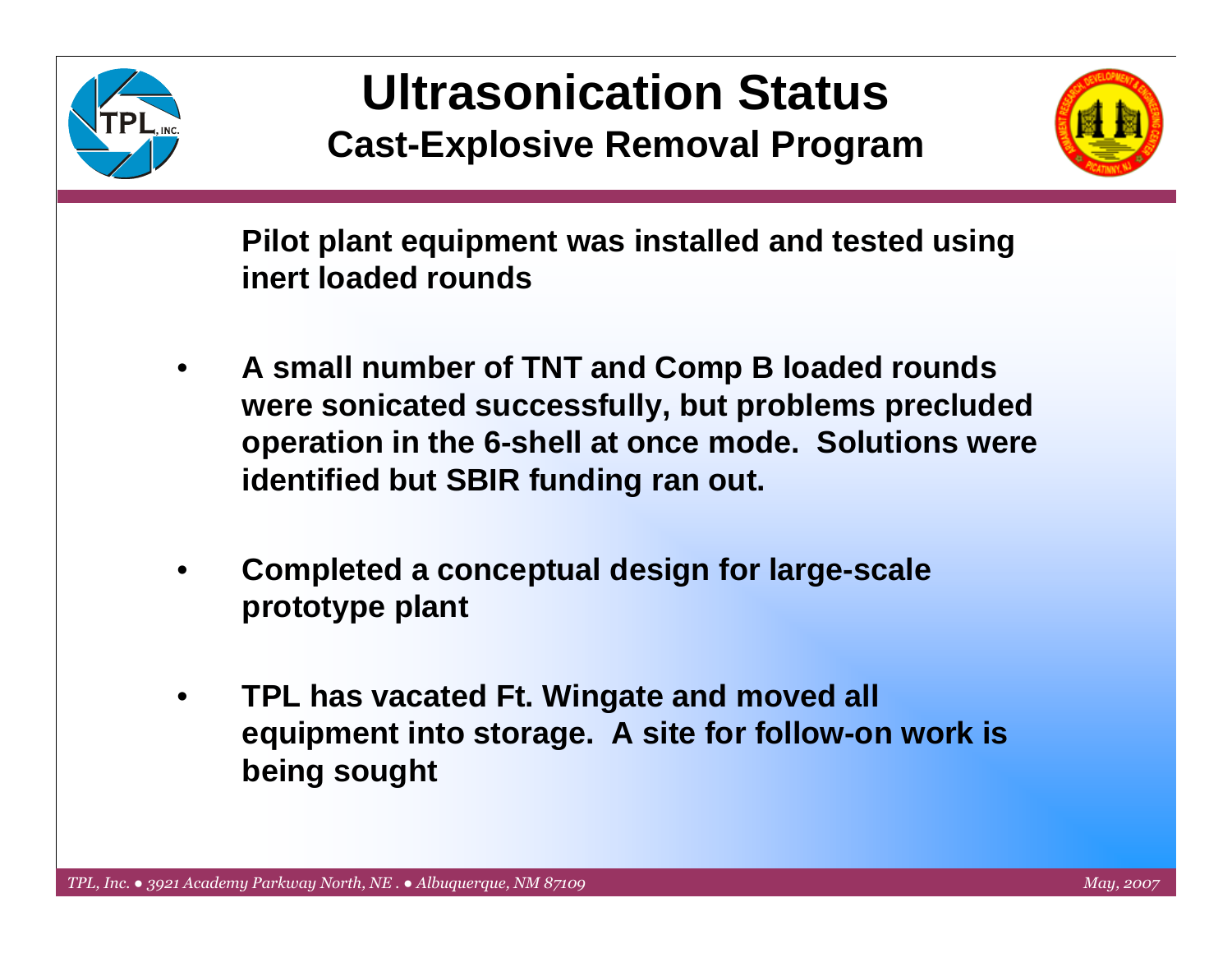



- **A Phase I SBIR contract was awarded in Dec 2005 to investigate and demonstrate the separation of a number of energetic compositions into their component parts**
- **TPL has researched and demonstrated the separation of these polymer bonded explosives:**
- •**PBXN-106 (RDX /BDNPA/F / Polyethylene glycol)**
- •PBXN-101 (HMX / Laminac / Styrene)
- •**PBXN-8 (RDX / Steric Acid / Cellulose)**
- •**PBXN-9 (HMX / Polyacrylic elastomer / DOA)**
- •**PBXN-4 (DATB / Nylon)**
- •**Comp A3 (RDX / Wax)**
- •**LX-14 (HMX / Estane)**
- •**Magnesium flares 4.2**

**(Granular Magnesium / Epoxy / Polysulfide)**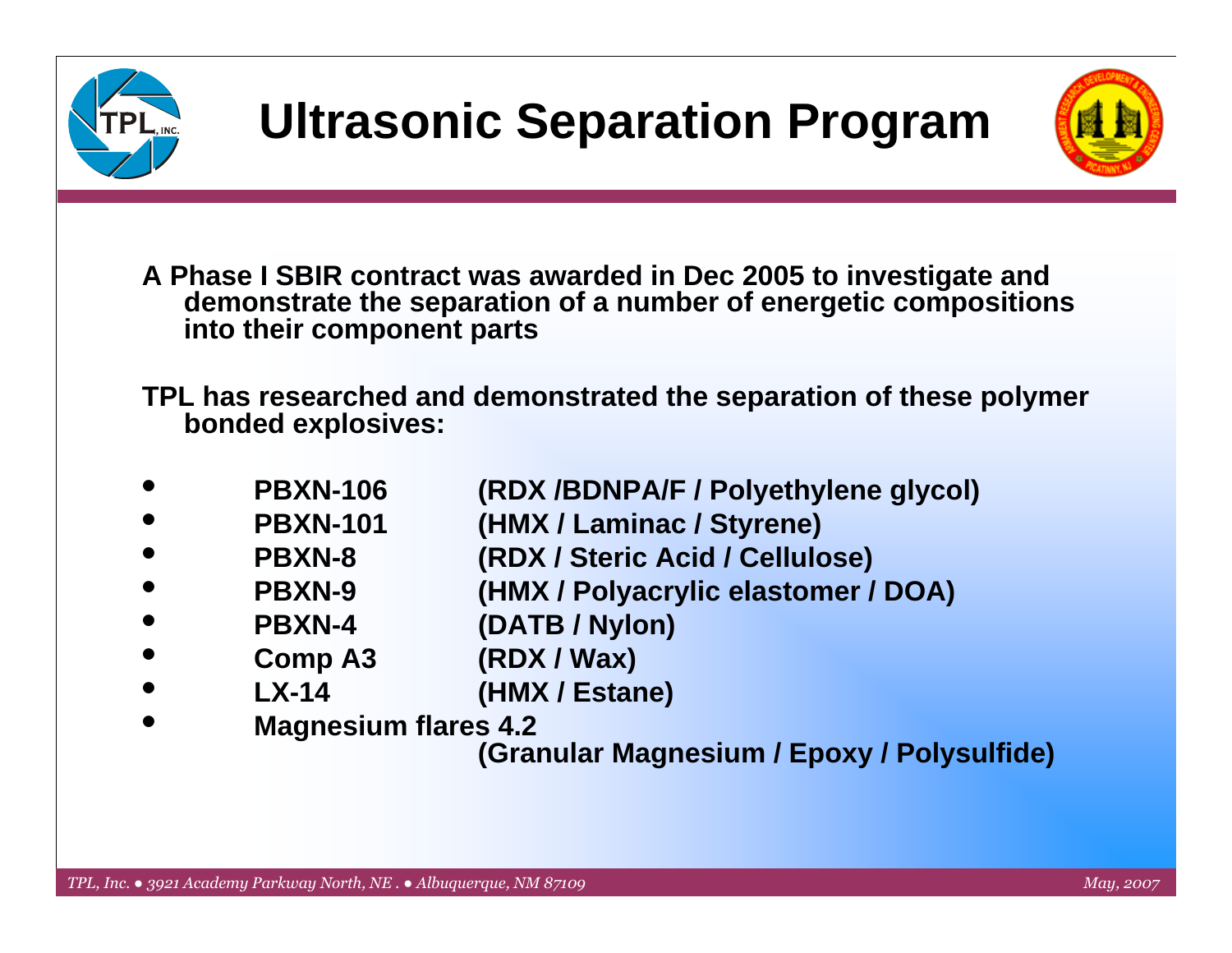



- •**Identify an effective sonication fluid for each explosive.**
- • **Demonstrate sonication separation in a small-scale laboratory operation in a detonation chamber with samples in glass beakers.**
- • **Demonstrate the effects of sonication on quantities of explosives, which exceed the respective critical diameters, in a remote test run.**
- • **Evaluate methods of separating the desirable explosive from the sonication fluid and any binder material.**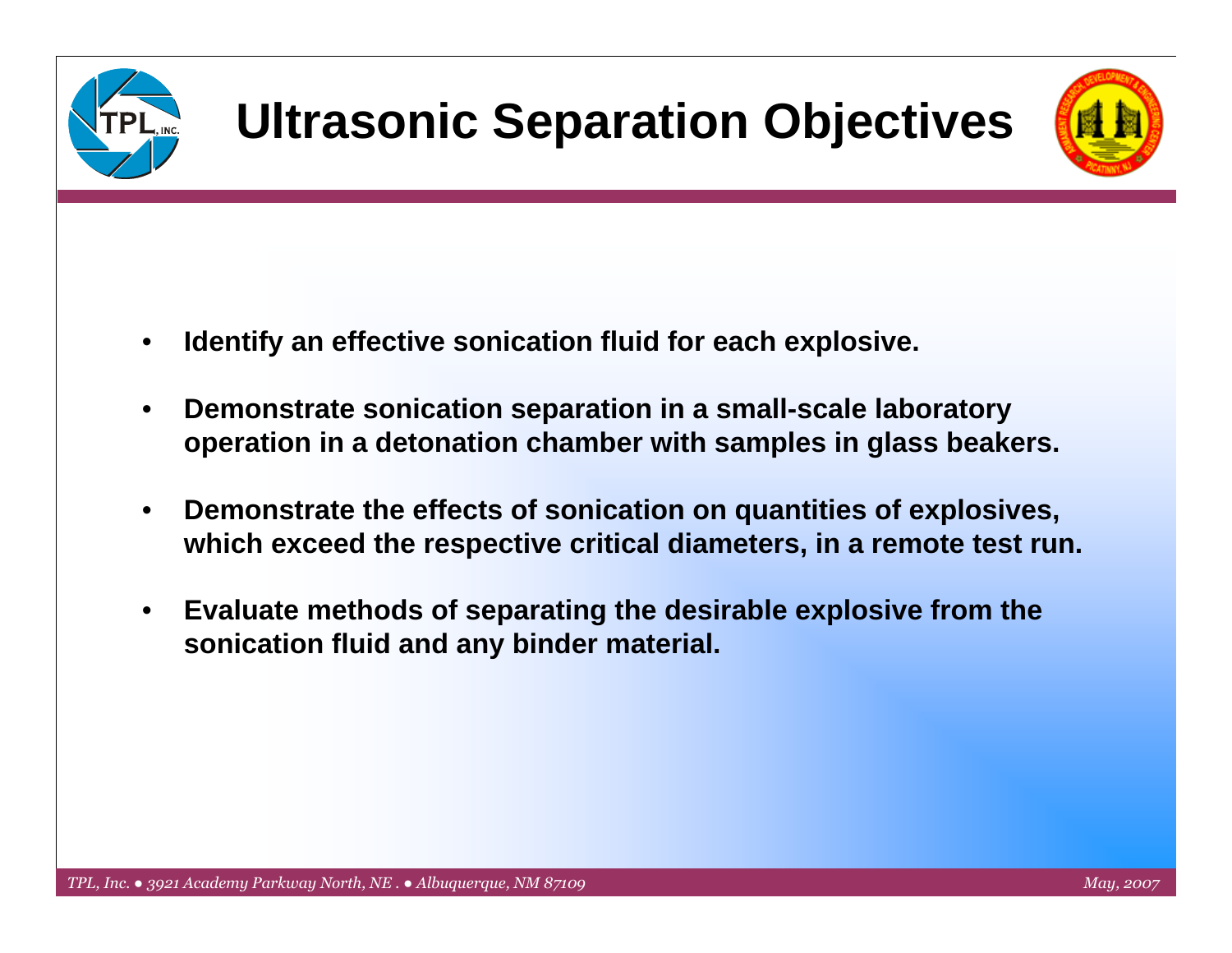



- $\bullet$  **Ten gram samples were sonicated in a detonation chamber using a 130 watt processor in a number of solvents**
- $\bullet$  **Sonication took place in 150 mL beakers for 10 minutes with 100 mL of liquid, followed by filtering through filter paper and oven drying at 50oC**
- •**The tests were done in triplicate, and the results averaged**
- • **Depending upon the individual explosive, sonication with the solvent removed either the explosive itself or the binder material**
- $\bullet$  **The filtrate and the solid material remaining after sonication were analyzed to identify the individual components**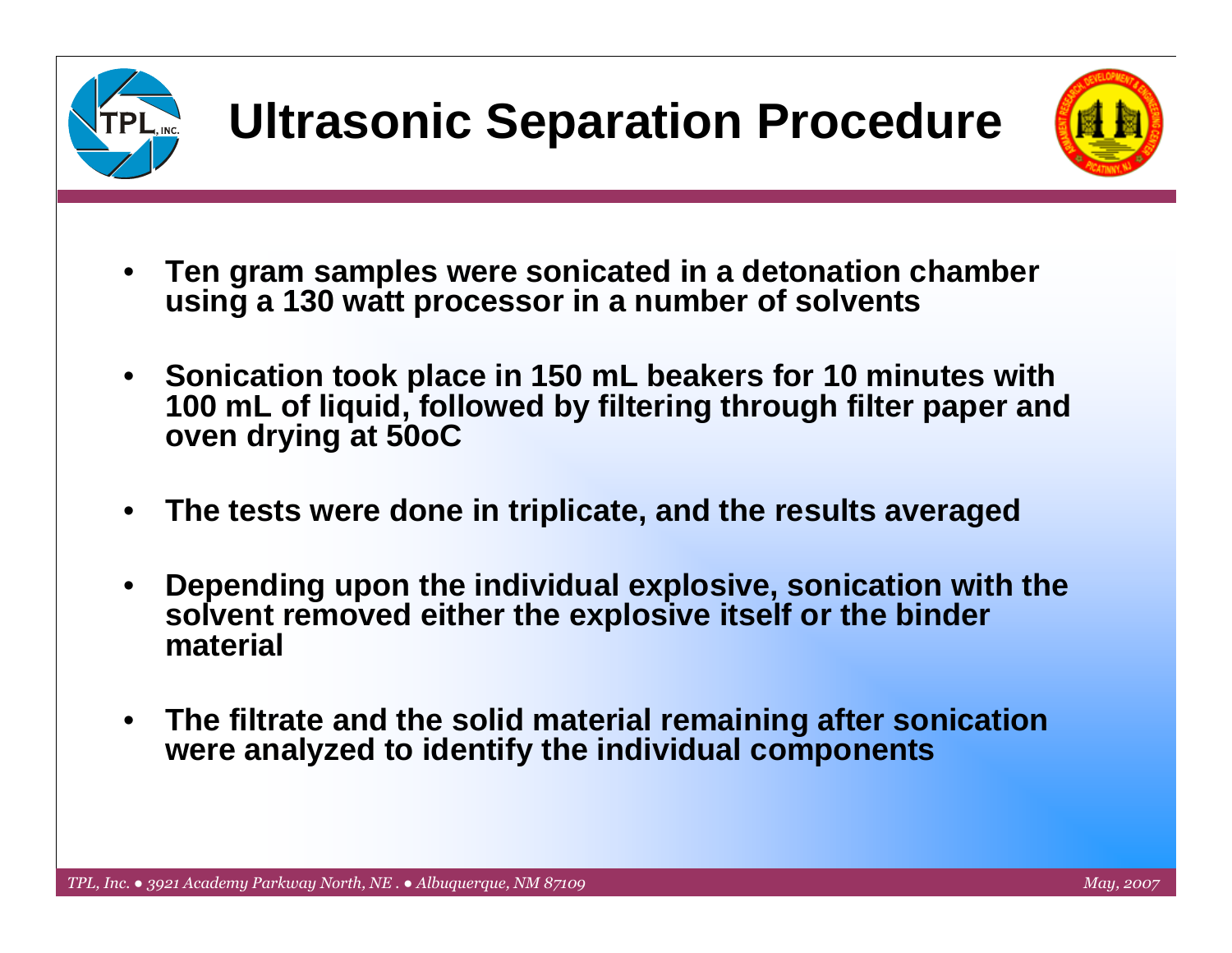

## **Ultrasonic Separation Results Phase I SBIR Study**



- • **None of the material showed any signs of deterioration upon sonication**
- **There have been no adverse results of any type, therefore ultrasonication can be safely used on a wide variety of explosives including PBXs**
- $\bullet$  **Ultrasonic separation has been achieved for PBXN-106, PBXN-101, PBXN-9501, PBXN-9, PBXN-4, Comp A3, LX-14, Comp B, and Magnesium flares**
- $\bullet$  **Ultrasonication using ketones can be used with many of the explosives for fragmentation and separation, it must be noted that certain ketones have environmental concerns which may eliminate their use**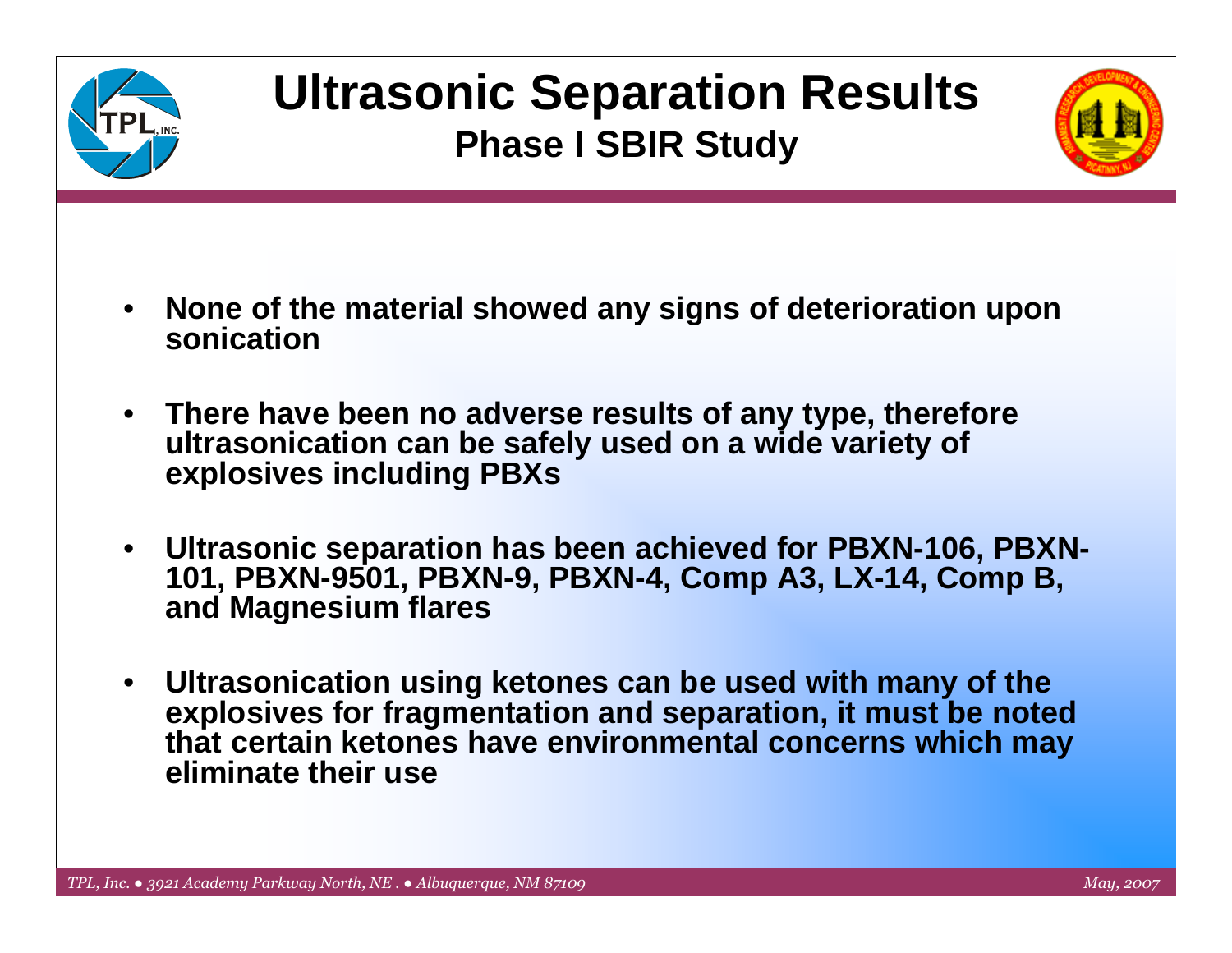

### **Ultrasonic Separation Results Sonication Fluids**



- $\bullet$  **Ketones were found to be the best sonication fluids for polymer bonded materials**
- • **Alcohol was best sonication fluid for TNT and Comp B energetic materials**
- •**Magnesium flare material sonicated best in water**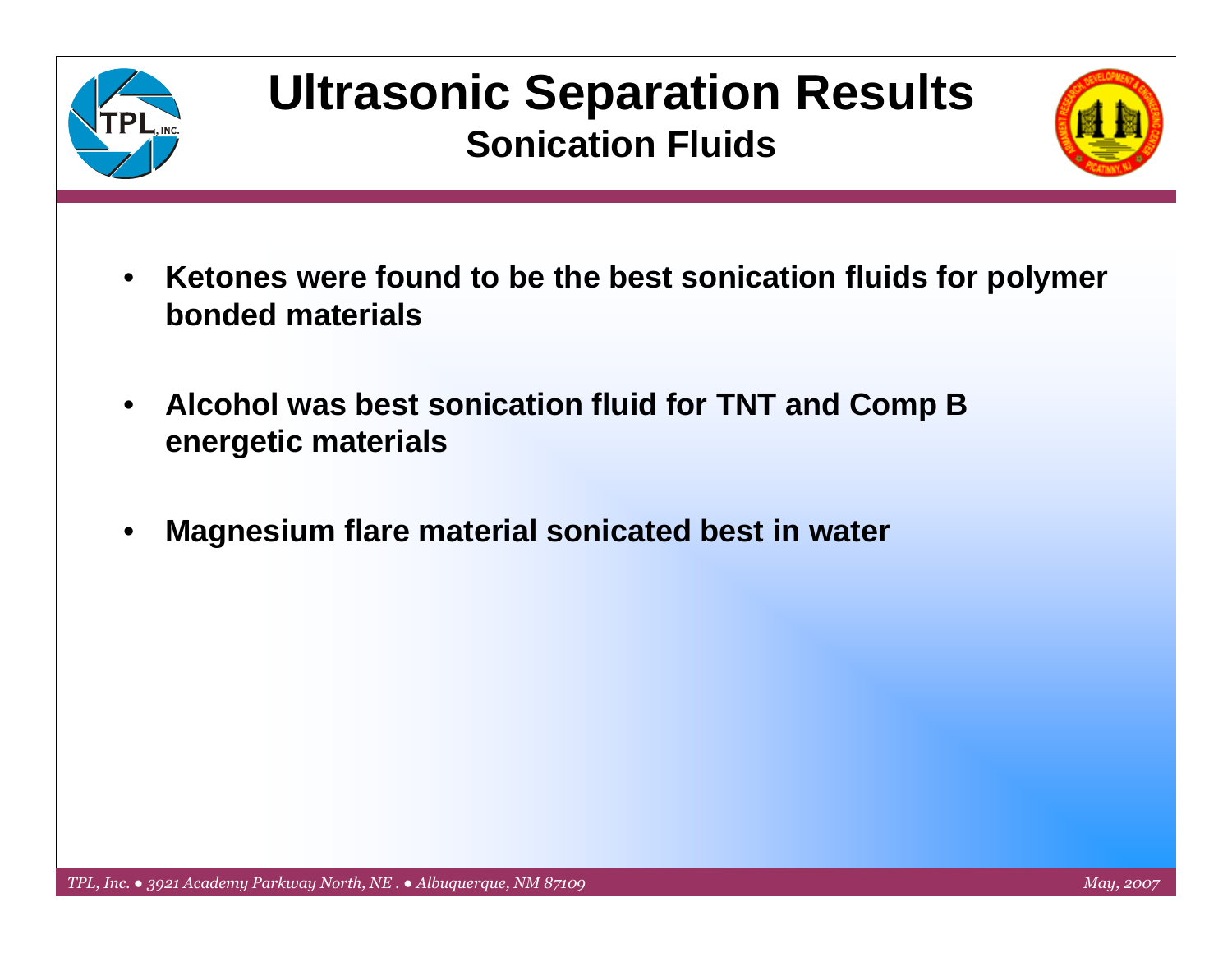



- $\bullet$  **Phase II SBIR project submission for the separation program is currently in the review process; If selected, contract award by 1QFY08**
- $\bullet$  **Phase III SBIR project (funded by PM-Demil) for cast-loaded removal and recovery process is being considered based on available funding and priority relative to other projects**